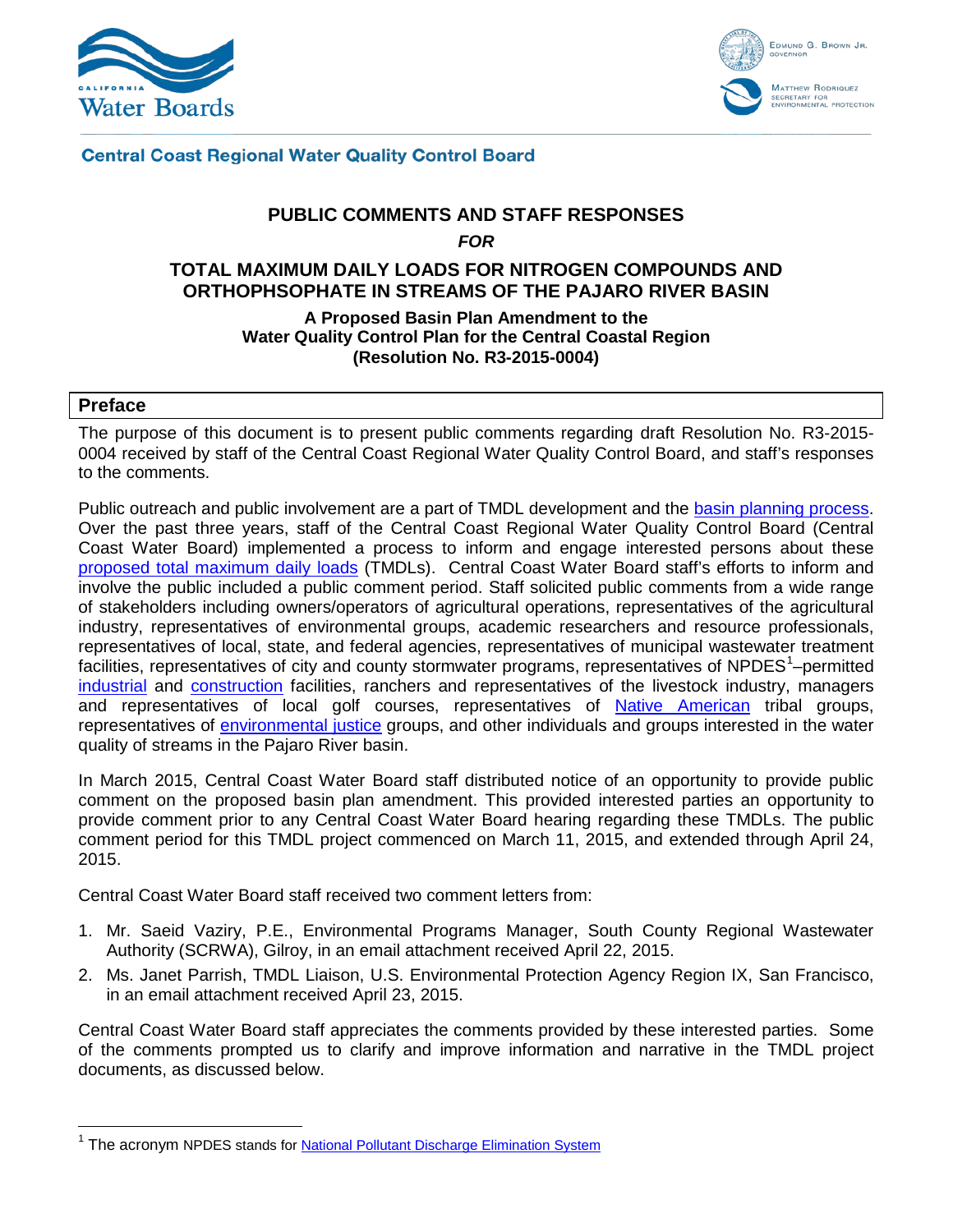# **Responses to Comments July 2015 Resolution No. R3-2015-0004**

Central Coast Water Board staff responses to these comments are provided below under the section heading entitled "Comments and Staff Responses." We reproduced direct transcriptions of the comments received and inserted staff responses below them using *bold, blue, italic text***.**

# **Summary of All Changes Made to TMDL Documents Subsequent to Public Comments**

Please review the document posted on our [Pajaro River Basin Nutrients TMDLs webpage](http://www.waterboards.ca.gov/centralcoast/water_issues/programs/tmdl/docs/pajaro/nutrients/index.shtml) entitled *"Summary of Changes Made to the TDML Documentation Subsequent to the Public Comment Period of March 11–April 24, 2015,"* webposted at:

[http://www.waterboards.ca.gov/centralcoast/water\\_issues/programs/tmdl/docs/pajaro/nutrients/index.shtml](http://www.waterboards.ca.gov/centralcoast/water_issues/programs/tmdl/docs/pajaro/nutrients/index.shtml)

# **Comments and Staff Responses**

# **1. Mr. Saeid Vaziry, Environmental Program Manager, South County Regional Wastewater Authority**

The South County Regional Wastewater Authority (SCRWA) supports efforts to improve water quality and the environment, and appreciates the efforts that are being made by the Regional Water Quality Control Board (Regional Board) to control excessive algae in the local rivers, particularly in regards to Total Maximum Daily Load (TMDL) for nitrogen compounds and orthophosphate in streams of the Pajaro River basin. To contribute to these efforts, SCRWA offers the comments below.

In summary, we are concerned that implementing an arbitrary numerical TMDL for phosphate at this time may be premature because this element has only recently been identified as a constituent of concern. Consequently, while the TMDL report presents data for phosphorus in surface waters, little or no phosphorus data is available for the groundwater or other source waters. We suggest that a more general targeting of phosphorus as one of a suite of biostimulation indicators would better serve as the basis for requiring that dischargers monitor and manage phosphorus, without focusing potentially excessive public resources on meeting specific numerical standards.

While it may seem only a remote possibility under current drought conditions, provision has been made for NPDES permitted discharge of surplus SCRWA tertiary reclamation water to the Pajaro River under high-stream flow conditions in the event that the available storage capacity is exceeded. This provision was permitted in 2004 and no discharge has been needed since then.

The TMDL Report states that compliance with the Agricultural Order and the Municipal Separate Storm Sewer System (MS4) Order will be enough to comply with the new TMDLs for nitrate and other biostimulation indicators (including phosphorus). With reference to the possible discharge of tertiary reclamation water from SCRWA, it also states that "Based on available information, the existing effluent limitations and conditions in Order No. R3-2010-0009 would be expected to be capable of implementing and attaining the proposed waste load allocations identified in these TMDLs." This could be taken to mean that the existing SCRWA discharge order adequately controls phosphorus, in spite of the fact that the order doesn't include limits on phosphorus discharge.

The Agricultural Order, the MS4 Order, and the SCRWA facility NPDES permit do not include phosphorus discharge limits or requirements for phosphorus monitoring in water discharged in the Central Coast Region. Evidently it is assumed in the TMDL Report that the runoff management practices called for in the Agricultural Order and MS4 Order, as well as the treatment called for in the SCRWA NPDES order, will reduced or control phosphorus in parallel with nitrate. However, while it is not anticipated that extensive revisions would be made to the Ag and MS4 Orders to establish monitoring programs that could include phosphorus, it would require only minimal revision to add phosphate to the list of constituents covered by the SCRWA reclamation system monitoring program. Doing so would immediately create the expectation that the recycled water phosphate concentration should be below the receiving water TMDL concentration, even if it is not specifically called out in the permit. Recognizing that the SCRWA facilities were not designed to meet a specific phosphorus limit and that indeed data is not currently available for the recycled water phosphorous concentrations, implementing a numeric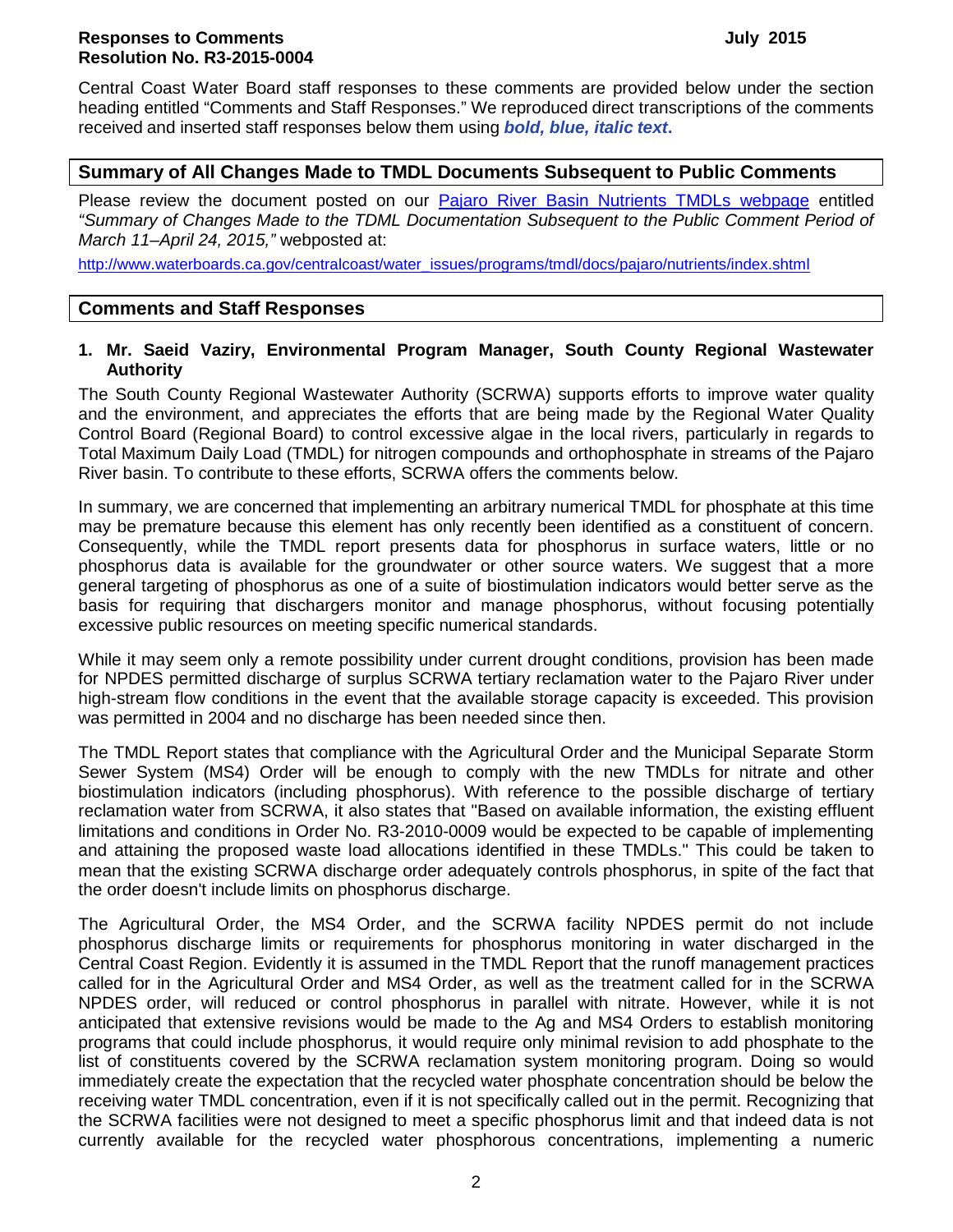phosphorus standard creates an unnecessary risk until data collection, operational adjustment, redesign, and possibly construction work can be done.

The proposed TMDL for phosphorus in the wet season is 0.3 mg/L. The TMDL report indicates that 0.3 mg/L is the Nevada State criteria for phosphorus in "class 8" streams, and states repeatedly that this number is included in the report "for reference". While valid arguments are presented for the general biostimulatory significance of phosphorus, it is not apparent that any measureable benefit would result from expending public funds to meet a specific wet season 0.3 mg/L numerical phosphorus limit, assuming nitrogen control measures are implemented as called for in existing permits.

Rather than applying what the Board staff calls "provisional" numeric water quality standards, SCRWA requests consideration of a more general, management-oriented approach for phosphorus and other biostimulation indicators. As a first suggestion, drawing on the text of the Agricultural Order and underlying Central Coast documentation, it is proposed that the TMDL wording to be as follows:

*Waters shall not contain biostimulatory substances in concentrations that promote aquatic growths to the extent that such growths cause nuisance or adversely affect beneficial uses. Indicators of biostimulation include chlorophyll-a, dissolved oxygen, phosphorous, and nitrate. Recognizing the close association between these indicators and the preponderance of available information for nitrate and nitrate control measures, allocation of the total maximum daily load of biostimulatory substances shall be accomplished by implementation of measures that achieve the numerical nitrate TMDL, unless site-specific discharge monitoring indicates otherwise.*

*\*(Specifically: Central Coast Water Board. April 2009. Central Coast Ambient Monitoring Program Technical Paper: Interpreting Narrative Objectives for Biostimulatory Substances Using the Technical Approach for Developing California Nutrient Numeric Endpoints)*

Use of this wording to implement a biostimulation TMDL would focus increased monitoring efforts for biostimulation in both direct and indirect discharges for situations in which multiple indicators (e.g., nitrate, phosphorus, oxygen, chlorophyll) may not increase or decrease in parallel, while avoiding the unintended consequences that would result if all programs and practices developed for nitrate control were modified, and potentially delayed, so that they could be revised to specifically also reliably address "provisional" numerical phosphorus limits.

The City of Gilroy and SCRWA appreciate the opportunity to review and comment on the TMDL report and the effort and expense that has gone into the development of the proposed TMDL. We appreciate flexibility in implementing the nutrient TMDL from the perspective of SCRWA and hope that you will accept the above suggestion to improve the overall results.

# *Central Coast Water Board staff response:*

*Staff concurs with Mr. Vaziry's comments, in principle, regarding an approach that allows for flexibility in implementing the proposed orthophosphate waste load allocations. Indeed, it should be noted that legal guidance from the State Water Resources Control Board's Office of Chief Counsel contemplates flexibility in the context of translating waste load allocations identified in a TMDL, to effluent limits in an NPDES permit – see the text box below:*

While the EPA might have required WQBELs [water quality based effluent limitations] to be identical to a discharger's wasteload allocation, it did **not** do so. The EPA instead opted to **provide the states the latitude** to determine how to achieve the end results dictated by the TMDL. Accordingly, the regulations require that the WQBELs be **"consistent with the assumptions and requirements of"** rather than **"identical to"** or "not less stringent than" wasteload allocations.

From: State Water Resources Control Board, Office of Chief Counsel, January 26, 2001, Memo entitled: *Guidance Regarding the Extent to Which Effluent Limitations Set Forth in NPDES Permits Can Be Relaxed in Conjunction with a TMDL*

emphasis, and parenthetical clarification in brackets added by Central Coast Water Board staff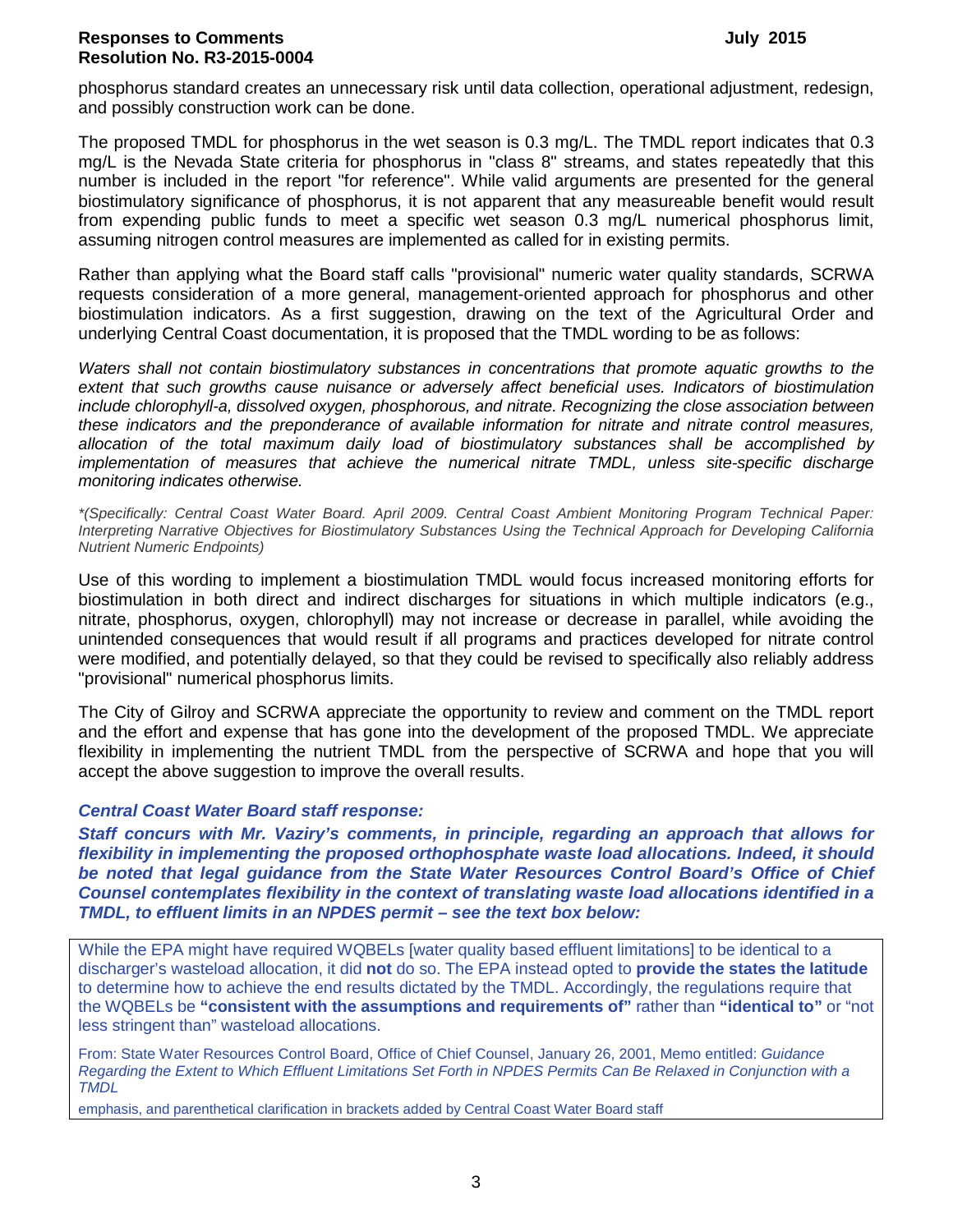*The above legal guidance is noteworthy in that effluent limits in an NPDES permit need to be "consistent with the assumptions" of a waste load allocation, but are not necessarily required to be "identical to" the waste load allocation. Thus, in the context of NPDES effluent limits, the states have some latitude in determining how to achieve the end results of the TMDL and its associated waste load allocations.* 

*Accordingly, Central Coast Water Board TMDL staff has conferred with the Water Board's NPDES permit writer and the NPDES program manager regarding implementation of the proposed orthophosphate waste load allocations. Based on these discussions, and consistent with the aforementioned Office of Chief Counsel's legal guidance, we have identified actions, and numeric limitations in the existing NPDES permit that will implement the assumptions of the proposed orthophosphate waste load allocations and be protective of water quality, without the need for a numeric orthophosphate effluent limitation. The NPDES permit writer and our NPDES manager concur with this approach.* 

*To summarize, TMDL staff and NPDES staff propose to implement the water quality objectives and waste load allocations for nutrients in the pending SCRWA NPDES municipal wastewater permit renewal by:*

- *1. Carrying over the current effluent limits for nitrate and un-ionized ammonia;*
- *2. Carrying over the existing receiving water limits for biostimulatory substances (narrative limit);*
- *3. Carrying over the existing receiving water limits for dissolved oxygen;*
- *4. No numeric effluent limit is necessary for orthophosphate as the combination of the nitrate effluent limits, and the receiving water limits for dissolved oxygen and biostimulatory substances are collectively expected at this time to minimize biostimulation, protect beneficial uses, and meet the intent of the TMDL; [2](#page-3-0)*
- *5. Establishing receiving water monitoring for phosphorus, orthophosphate, and chlorophyll a to address the need for additional information on phosphorus loading and potential biostimulation problems in the receiving waters.*

*The Central Coast Water Board's NPDES permit writer has stated to TMDL staff that the current draft language in the TMDL documentation is sufficient to provide the necessary flexibility to implement the approach outlined above. It is important to recognize that TMDLs are planning documents, and thus are not intended or required to have language, specifications, and requirements, which are more appropriate in the context of a permit or order. [3](#page-3-1)***,[4](#page-3-2)** *However, in the interest of clarity and transparency, the sections of the final TMDL report and the final draft basin plan amendment (Resolution R3-2015-0004) which address implementation by municipal wastewater treatment facilities will be modified to generally reflect the approach articulated above.*

*Central Coast Water Board staff informed SCRWA representatives of the proposed approach outlined above, and in an email dated June 2, 2015 received by staff from Mr. Saeid Vaziry of SCRWA, Mr. Vaziry indicated that SCWRA appreciated staff's effort to accommodate their request.*

<span id="page-3-0"></span><sup>&</sup>lt;sup>2</sup> As noted in the TMDL report (attachment 2 to the staff report), existing research indicates that biostimulation in California central coast streams is largely being driven by excess nitrogen. However, USEPA recommends dual nutrient criteria for both nitrogen and phosphorus in nutrient TMDLs, as a way to provide additional assurance against the risk of biostimulation. Therefore, while phosphorus reduction is a secondary goal of the proposed TMDLs, Central Coast Water Board staff recommend at this time that implementation, regulatory efforts, and permit requirements treat nitrogen as the priority pollutant in the context of the proposed TMDLs.

<span id="page-3-1"></span>*<sup>3</sup>* Communication, August 2014, from Phil Wyels, Assistant Chief Counsel, State Water Resources Control Board (State Water Board), and Jonathan Bishop, Chief Deputy Director, State Water Board.

<span id="page-3-2"></span>*<sup>4</sup>* The [California Water Plan](http://www.waterplan.water.ca.gov/docs/cwpu2013/Final/Vol2_CentralCoastRR.pdf) characterizes TMDLs as *"action plans…to improve water quality*".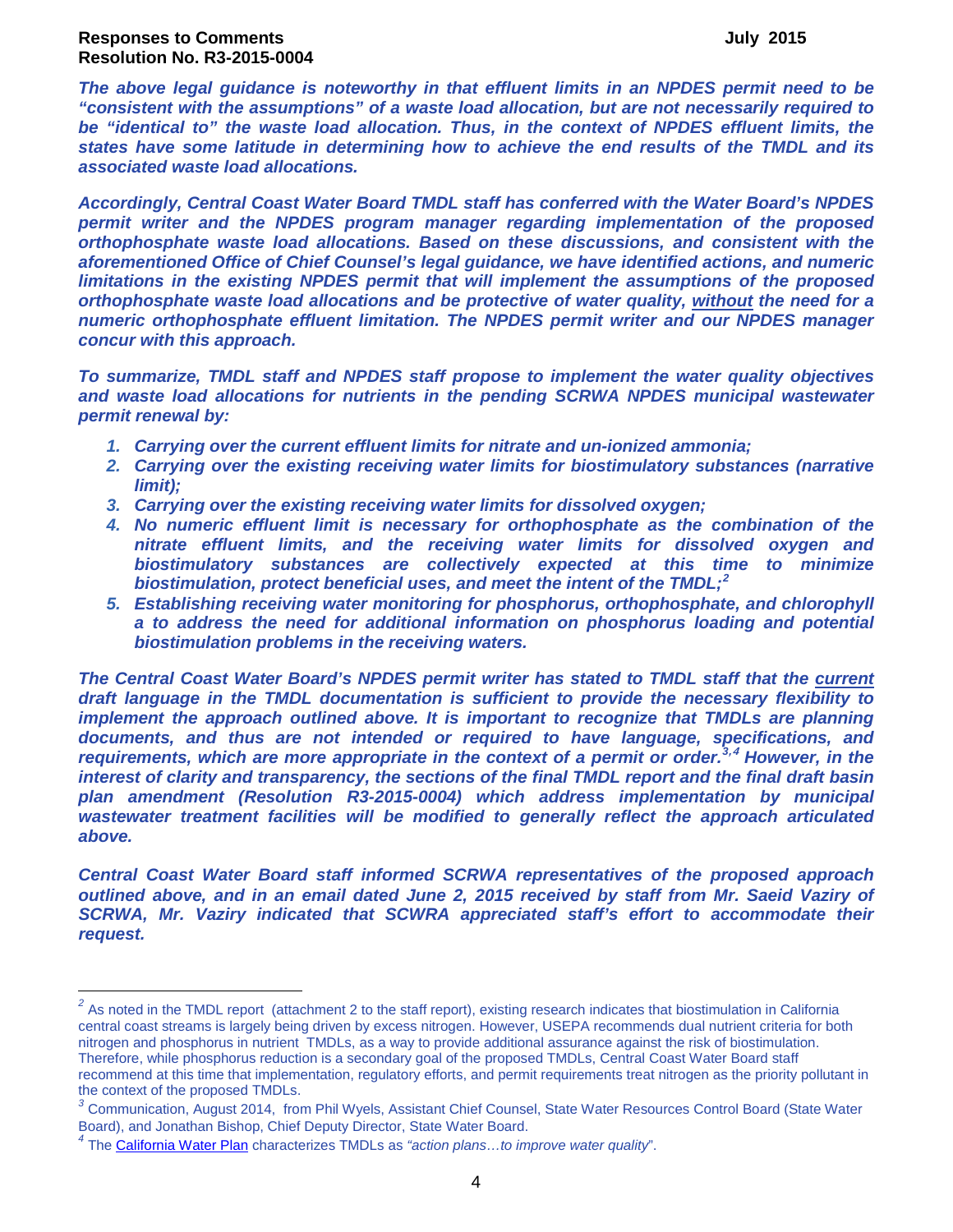#### **2. Ms. Janet Parrish, TMDL Liaison, U.S. Environmental Protection Agency, Region IX**

U.S. Environmental Protection Agency (EPA) recommends and supports your Board's adoption of the proposed Total Maximum Daily Loads (TMDLs) for Nitrogen Compounds and Orthophosphate for the Pajaro River Watershed. The proposed TMDLs comprehensively address impairments for nitrate, low dissolved oxygen, nutrients, and chlorophyll a. Numeric Targets have been identified for nitrate, unionized ammonia, biostimulatory substances (nitrate and orthophosphate), dissolved oxygen, chlorophyll a, and microcystins. TMDLs and allocations for nitrate, un-ionized ammonia, total nitrogen, and orthophosphate are expected to result in attainment of the toxicity and biostimulatory substances objectives, and should support all applicable beneficial uses, including those related to municipal and domestic water supply, groundwater, aquatic habitat, and agriculture. These are critical for restoring and protecting nutrient-related water quality for human and aquatic health, and nitrogen-sensitive agricultural crops.

#### *Central Coast Water Board staff response: Staff appreciate Ms. Parrish's comments.*

#### **3. Ms. Janet Parrish, TMDL Liaison, U.S. Environmental Protection Agency, Region IX**

EPA appreciates that you have addressed the full range of nutrients issues and impairments, as well as seasonal variations. You have identified final load allocations (LAs) as well as waste load allocations (WLAs) associated with specific NPDES permits. Specifying compliance points for the WLAs at the receiving waters, as you have done, is valuable in facilitating future permit renewal. You have included interim LAs and WLAs, which will serve as benchmarks to assess progress towards achievement of water quality standards, recognizing that the more stringent final allocations may require additional time to achieve. We appreciate that you have included timelines for both, and you have identified sources and parties responsible for all allocations. We would like to applaud your consideration of potential future discharges from municipal wastewater treatment plants (WWTPs) by providing generic WLAs equivalent to those assigned to WWTPs that are in the project area. We have some suggestions for specifying whether you intend for those to apply to potential new discharges to the watershed (such as for the Watsonville WWTP), and whether you intend to accommodate future growth or to prohibit any future sources.

#### *Central Coast Water Board staff response:*

*Staff appreciates the comments. With regard to the Watsonville wastewater treatment plant, as the TMDL report (attachment 2 to the staff report) indicates, the purpose of assigning a generic waste load allocation to the plant to reserve discharge capacity in surface waters of the Pajaro River Valley in case there is a need in the future to permit a surface water discharge from this*  facility. At this time, we are not recommending a prohibition on future sources, nor does the *TMDL specifically address future growth.* 

# **4. Ms. Janet Parrish, TMDL Liaison, U.S. Environmental Protection Agency, Region IX**

EPA also supports use of the recommended Nutrient Numeric Endpoint (NNE)<sup>[5](#page-4-0)</sup> analysis to develop the TMDLs. We have some concerns about the methods that were used, and we are still considering how best to address these. We look forward to additional discussion on this topic.

#### *Central Coast Water Board staff response:*

*Based on informal phone conversations with USEPA staff, Central Coast Water Board staff believes the NNE questions mentioned in the comment above have been clarified to USEPA's satisfaction. The concerns and questions posed by USEPA here did not require any changes to* 

<span id="page-4-0"></span><sup>&</sup>lt;sup>5</sup> Note by Central Coast Water Board staff: The California nutrient numeric endpoints (NNE) approach was developed as a methodology for the development of nutrient numeric targets for use in the water quality programs of the California's Water Boards. The NNE approach is a risk-based approach in which algae and nutrient targets can be evaluated based on multiple lines of evidence; the intention of the NNE approach is to use nutrient response indicators to develop potential nutrient water quality criteria.